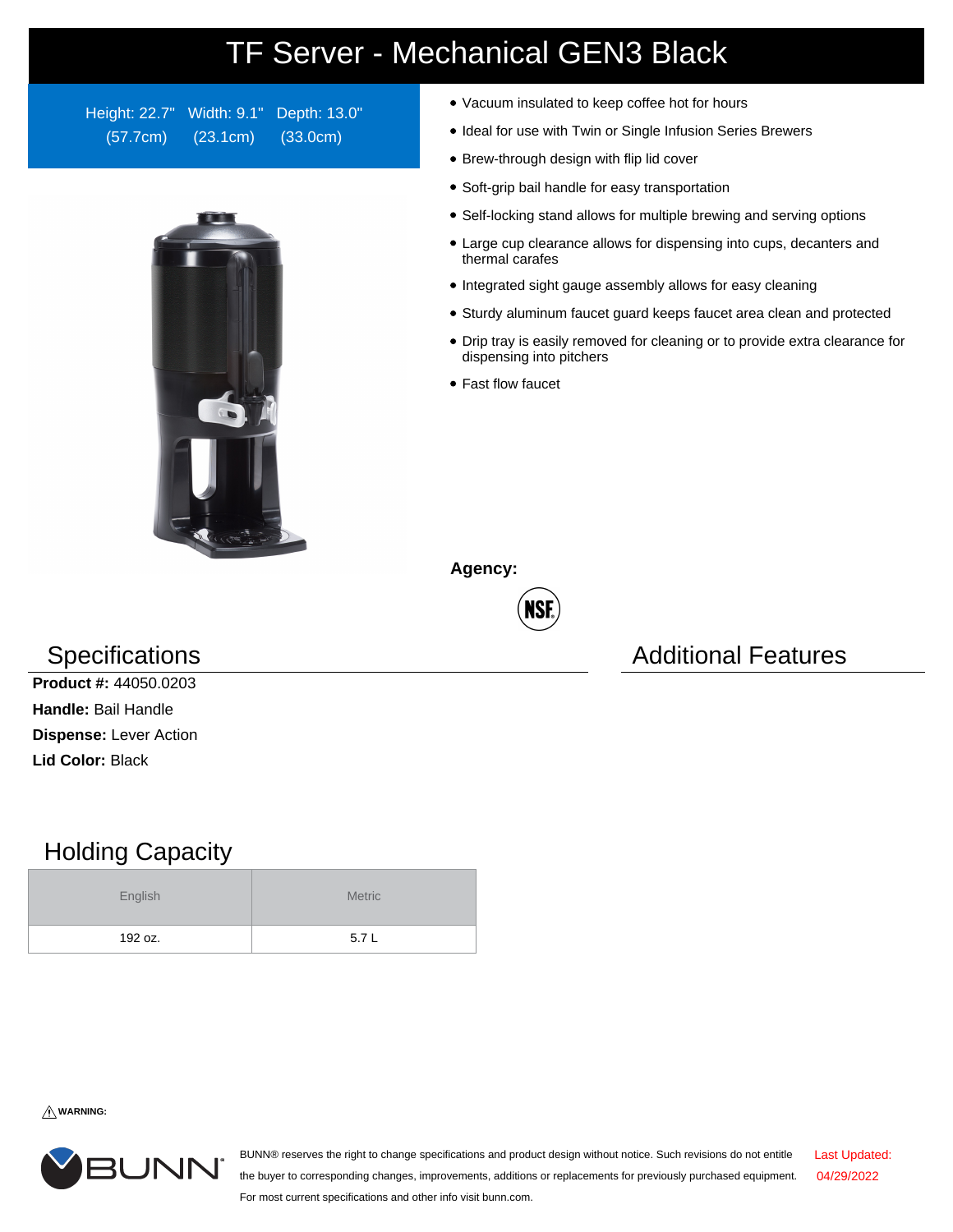

| Unit           |          |           |          | Shipping   |          |          |            |                         |  |
|----------------|----------|-----------|----------|------------|----------|----------|------------|-------------------------|--|
|                | Height   | Width     | Depth    | Height     | Width    | Depth    | Weight     | <b>Volume</b>           |  |
| <b>English</b> | 22.7 in. | $9.1$ in. | 13.0 in. | $15.3$ in. | 11.9 in. | 25.2 in. | 14,300 lbs | $2.654$ ft <sup>3</sup> |  |
| <b>Metric</b>  | 57.7 cm  | 23.1 cm   | 33.0 cm  | 38.7 cm    | 30.3 cm  | 64.0 cm  | 6.486 kgs  | $0.075 \text{ m}^3$     |  |



BUNN® reserves the right to change specifications and product design without notice. Such revisions do not entitle the buyer to corresponding changes, improvements, additions or replacements for previously purchased equipment. For most current specifications and other info visit bunn.com.

Last Updated: 04/29/2022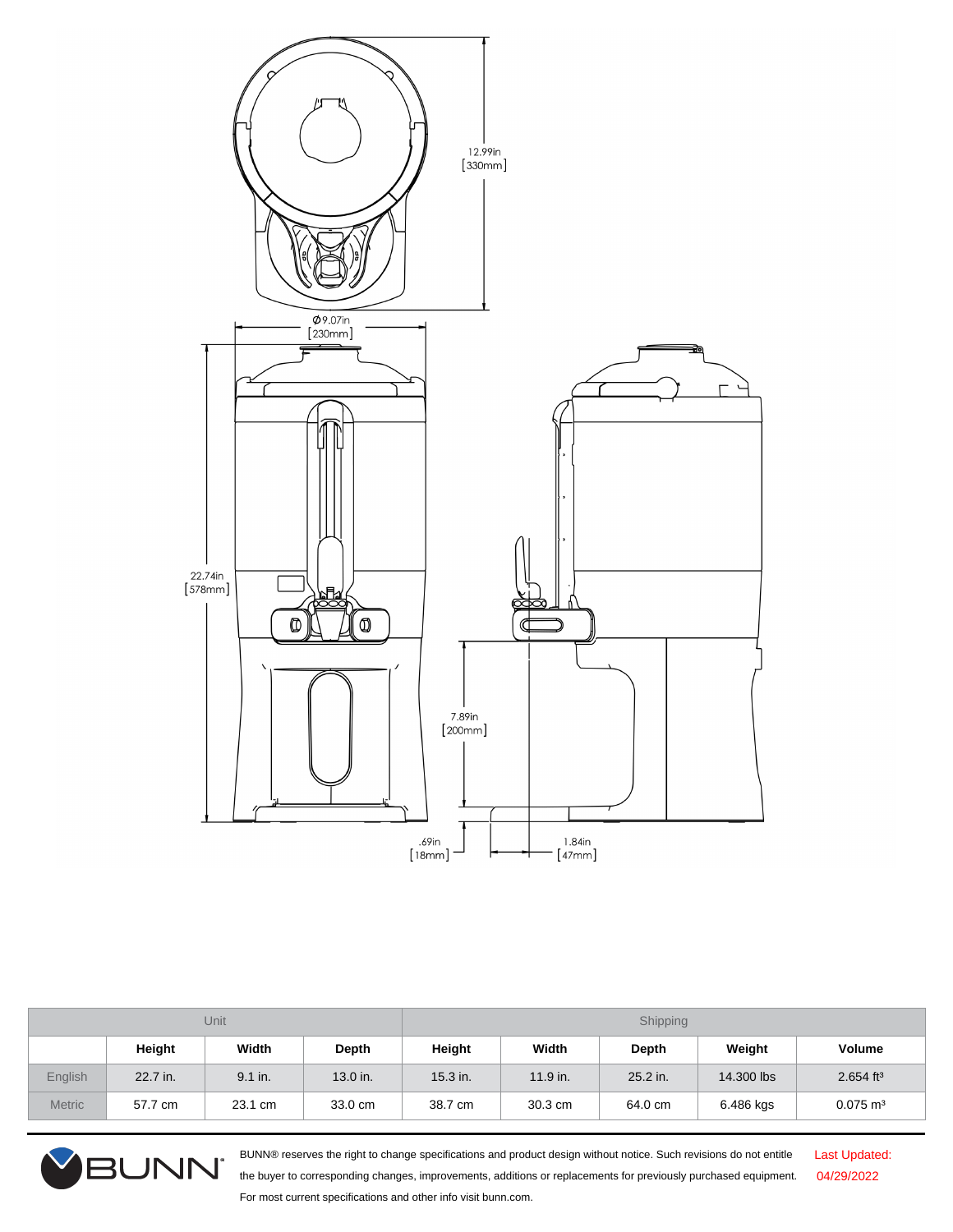Related Products & Accessories:TF Server - Mechanical GEN3 Black(44050.0203)





BUNN® reserves the right to change specifications and product design without notice. Such revisions do not entitle the buyer to corresponding changes, improvements, additions or replacements for previously purchased equipment. For most current specifications and other info visit bunn.com. Last Updated: 04/29/2022